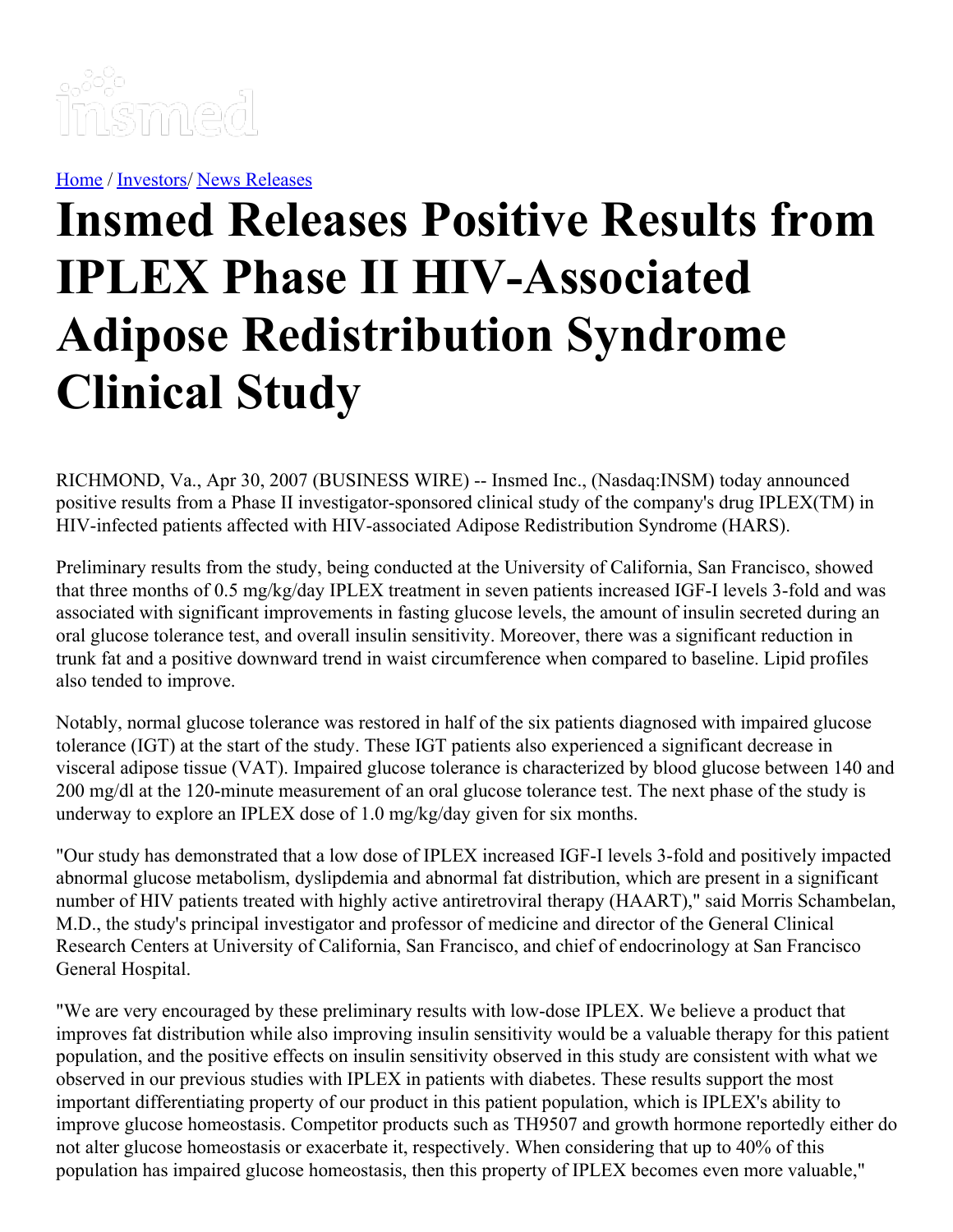said Dr. Geoffrey Allan, president and Chief Executive Officer of Insmed.

# Study Description

The ongoing, open-label, investigator-sponsored Phase II clinical study is designed to evaluate the safety and efficacy of IPLEX in two cohorts of subjects, the first of which received a 0.5 mg/kg/day dose and the second of which will receive 1.0 mg/kg/day dose. The primary endpoints of the study are to determine the safety and tolerability of IPLEX and its effects on visceral fat and insulin sensitivity.

# About HARS

An estimated 80,000 HIV patients in the U.S. have HARS, according to published reports. This disorder is marked by abnormal metabolism, including central fat accumulation (visceral adiposity and buffalo hump) with or without fat loss in the limbs. These features have increased markedly with the advent of highly active antiretroviral therapy (HAART) for HIV. Recent studies performed in subjects on HAART suggest nearly 40% of individuals develop the morphologic features characteristic of this syndrome.

## About IPLEX

IPLEX was approved in the United States in December 2005 for the treatment of children with growth failure due to severe primary IGF-I deficiency (Primary IGFD). IPLEX (rhIGF-I/rhIGFBP-3) is a complex of recombinant human insulin-like growth factor-I (rhIGF-I) and its predominant binding protein IGFBP-3 (rhIGFBP-3). The drug is also being investigated for various other indications with unmet medical needs, including myotonic muscular dystrophy, retinopathy of prematurity and amyotrophic lateral sclerosis (also known as ALS or Lou Gehrig's disease).

### About the University of California, San Francisco

The University of California, San Francisco (UCSF), is a leading university that consistently defines health care worldwide by conducting advanced biomedical research and providing leading life science education and complex patient care. For more information, please visit [www.ucsf.com](http://www.ucsf.com/).

#### About Insmed

Insmed is a biopharmaceutical company focused on the development and commercialization of drugs for the treatment of metabolic diseases and endocrine disorders with unmet medical needs. For more information, please visit [www.insmed.com](http://www.insmed.com/).

#### Forward-Looking Statements

Statements included within this press release, which are not historical in nature, may constitute forwardlooking statements for purposes of the safe harbor provided by the Private Securities Litigation Reform Act of 1995. Forward-looking statements in this press release include, but are not limited to, statements regarding planned clinical study design, our regulatory and business strategies, plans and objectives of management and growth opportunities for existing or proposed products. Such forward-looking statements are subject to numerous risks and uncertainties, including risks that product candidates may fail in the clinic or may not be successfully marketed or manufactured, the company may lack financial resources to complete development of product candidates, the FDA may interpret the results of our studies differently than we have, competing products may be more successful, demand for new pharmaceutical products may decrease, the biopharmaceutical industry may experience negative market trends and other risks detailed from time to time in the company's filings with the Securities and Exchange Commission. As a result of these and other risks and uncertainties, actual results may differ materially from those described in this press release. For further